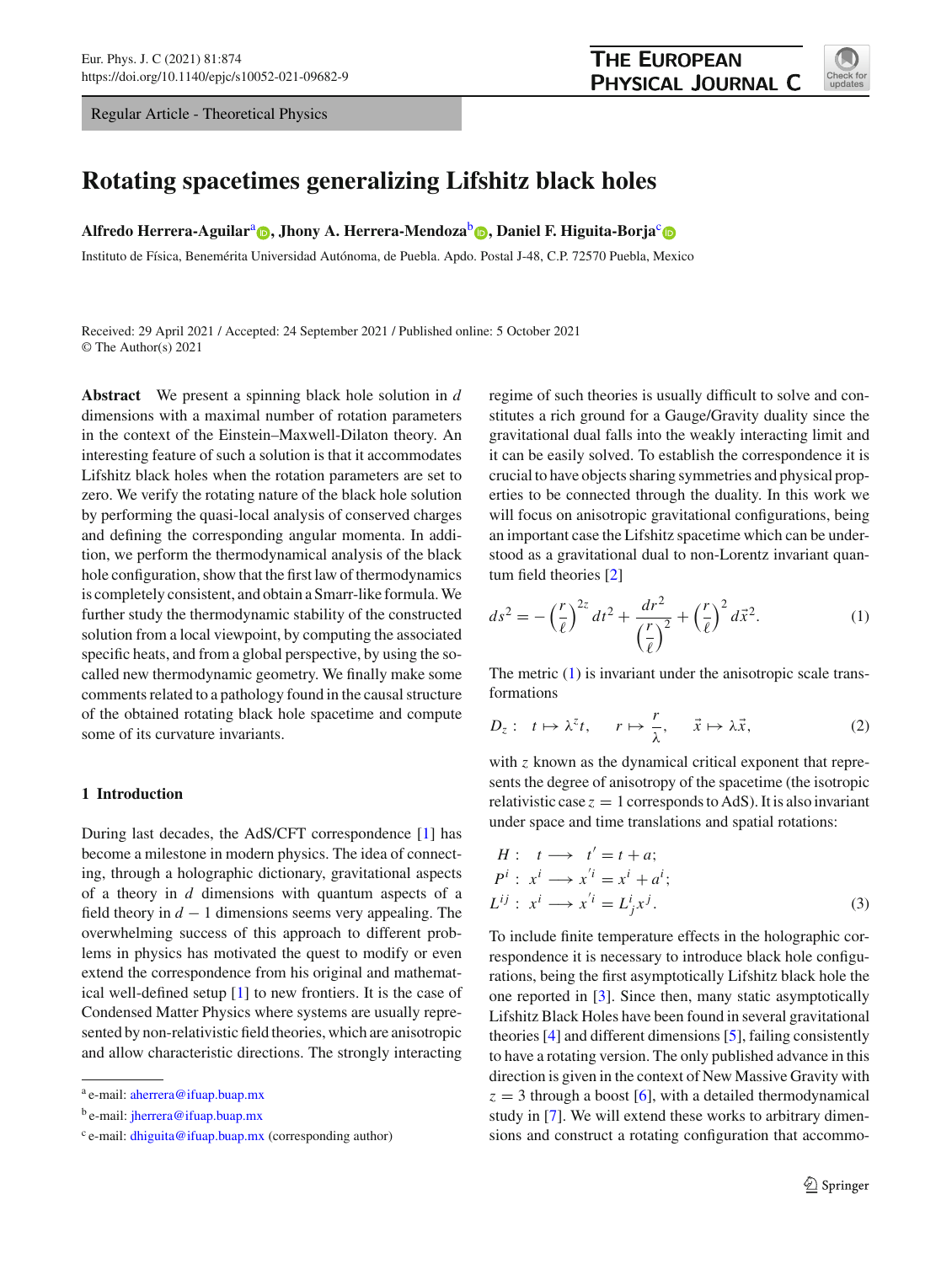dates Lifshitz black holes in certain limit. To achieve this aim we will organize the paper as follows: In Sect. [2](#page-1-0) we will present the Einstein–Maxwell-Dilaton theory and our black hole metric ansatz with the maximal number of independent rotation parameters in a *d*-dimensional spacetime. Once the field equations are obtained and a rotating black hole solution is found, the thermodynamical study has to be performed. Then we shall need to compute global conserved charges related to the Killing vector fields of our ansatz, different methodologies can be applied to achieve this goal. However, we will use the off-shell quasi-local formalism [\[8](#page-8-7)– [11](#page-8-8)] since it is straightforward and well-defined for different kinds of asymptotic behavior of the fields. Thus, Sect. [3](#page-2-0) will be devoted to briefly review the quasi-local formalism and to compute the relevant thermodynamical quantities, unveiling the rotating nature of the black hole configuration by calculating its angular momenta. We introduce a generalization of the Hawking temperature definition that is compatible with the third law of Thermodynamics, in the sense that avoids having degenerate states with finite entropy and vanishing temperature, and allows for a reasonable description of phenomenological condensed matter systems that attain a phase transition at finite temperature  $[12, 13]$  $[12, 13]$ . In Sect. [4](#page-4-0) we use these thermodynamical quantities to construct a geometrization of the thermodynamic space on the basis of the Gibbs free energy and analyze possible phase transitions based on the specific heat and curvature invariants. We then engage with the spacetime causal structure in Sect. [5.](#page-6-0) We will end with some conclusions and remarks regarding the scope of our work in Sect. [7.](#page-7-0)

# <span id="page-1-0"></span>**2 The gravitational configuration**

The first Lifshitz black hole solution [\[3](#page-8-2)]

$$
ds^{2} = -\left(\frac{r}{\ell}\right)^{2z} f(r)dt^{2} + \frac{dr^{2}}{\left(\frac{r}{\ell}\right)^{2} f(r)} + \left(\frac{r}{\ell}\right)^{2} d\vec{x}^{2}, \quad (4)
$$

was engineered in the context of the Einstein–Maxwell-Dilaton (EMD) theory defined by the following action

<span id="page-1-4"></span>
$$
S[g^{\mu\nu}, \phi, A_{\mu}]
$$
  
= 
$$
\int d^d x \sqrt{-g} \left( \frac{R - 2\lambda}{2\kappa} - \frac{1}{2} \nabla_{\mu} \phi \nabla^{\mu} \phi \right)
$$

$$
- \frac{1}{4} e^{-b\phi} F_{\mu\nu} F^{\mu\nu} \right), \qquad (5)
$$

with the following field equations

$$
\delta_g S = 0 \Longrightarrow G_{\mu\nu} + \lambda g_{\mu\nu} = \kappa T_{\mu\nu}, \tag{6a}
$$

$$
\delta_A S = 0 \Longrightarrow \partial_{\mu} \left( \sqrt{-g} e^{-b\phi} F^{\mu \nu} \right) = 0, \tag{6b}
$$

$$
\delta_{\phi} S = 0 \Longrightarrow \Box \phi = -\frac{b}{4} e^{-b\phi} F_{\mu\nu} F^{\mu\nu}, \tag{6c}
$$

where

$$
T_{\mu\nu} = \nabla_{\mu}\phi\nabla_{\nu}\phi - \frac{1}{2}g_{\mu\nu}\nabla_{\alpha}\phi\nabla^{\alpha}\phi
$$

$$
+e^{-b\phi}\left(F_{\mu\alpha}F_{\nu}^{\alpha} - \frac{1}{4}g_{\mu\nu}F_{\alpha\beta}F^{\alpha\beta}\right).
$$
(7)

It would be interesting to find a rotating version of this family of Lifshitz black holes. In order to accomplish this aim, inspired by the  $(A)dS$  rotating solutions found in [\[14](#page-8-11)], we will make use of the following metric ansatz

$$
ds^{2} = -\left(\frac{r}{\ell}\right)^{2z} f(r) \left(\Xi dt - \sum_{i=1}^{n} a_{i} d\phi_{i}\right)^{2}
$$
  
+ 
$$
\frac{r^{2}}{\ell^{4}} \sum_{i=1}^{n} \left(a_{i} dt - \Xi \ell^{2} d\phi_{i}\right)^{2} + \frac{dr^{2}}{\left(\frac{r}{\ell}\right)^{2} f(r)}
$$
  
- 
$$
\frac{r^{2}}{\ell^{2}} \sum_{i(8)
$$

<span id="page-1-3"></span>where  $n = [(d - 1)/2]$  is the maximal number of independent rotation planes in *d* dimensions, each one related with a rotation parameter  $a_i$ ,  $\Xi = \sqrt{1 + \sum_{i=1}^n a_i^2/\ell^2}$ , and  $d\vec{y}^2 = dy^k dy^k$  is the Euclidean metric on a  $(d - 2 - n)$ dimensional submanifold. We will prove later on that such a configuration has indeed non-trivial angular momenta. In addition we shall assume that matter fields share the same spacetime symmetries, taking the following scalar field and vector potential ansätze [\[14\]](#page-8-11)

<span id="page-1-1"></span>
$$
\phi = \phi(r), \qquad A = -\Xi h(r)dt + \sum_{i=1}^{n} a_i h(r) d\phi_i.
$$
 (9)

By collecting all this information into the field equations (6) we arrive to a first integral that solves the Maxwell equations

<span id="page-1-2"></span>
$$
\partial_r \left( \sqrt{-g} \, e^{-b\phi} F^{r\phi_i} \right) \propto \partial_r \left( \sqrt{-g} \, e^{-b\phi} F^{rt} \right)
$$
\n
$$
= 0 \quad \Rightarrow \quad h'(r) = \frac{Q}{e^{-b\phi}} \left( \frac{\ell}{r} \right)^{d-1-z}, \tag{10}
$$

where *Q* is an arbitrary integration constant.

In the 4-dimensional case we consider a general vector potential compatible with the spacetime symmetries,  $A = A_t(r)dt + A_\phi(r)d\phi$ . Thus, from Maxwell equations we are able to get two first integrals with their respective integration constants. However, the evaluation of the complete set of equations (6) restricts these constants to be equal and we arrive to the same result coming from the ansatz [\(9\)](#page-1-1), after a constant redefinition. We expect something similar to happen in higher dimensions, being the reason to assume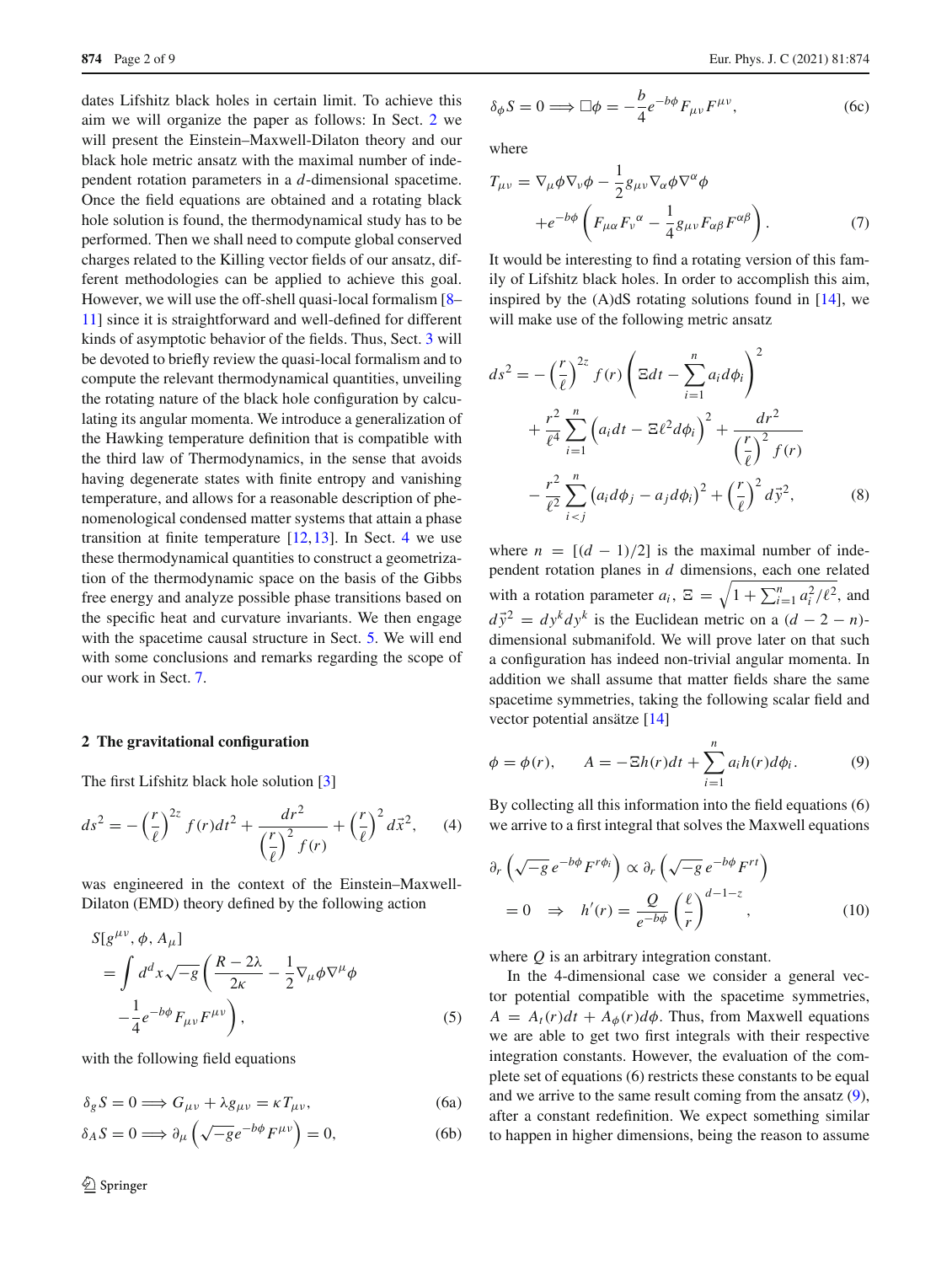the vector potential proposed in [\(9\)](#page-1-1). Note that along with the electric charge there are multiple magnetic charges in our configuration as it can be seen from the Maxwell equations in [\(10\)](#page-1-2). Since all of these charges obey the same differential equation as a result of the assumed ansatz [\(9\)](#page-1-1), we denote them by the constant  $Q$  introduced in Eq.  $(10)$ .

A combination of the Einstein equations that decouple the gravitational potential is

$$
\mathcal{E}_r^r + \mathcal{E}_{y_k}^{y_k} = \frac{1}{2\ell^2} \left[ r^2 f'' + (3(z+d) - 7) r f' + 2(z+d-2)(z+d-3) f + 4\lambda \ell^2 \right] = 0,
$$
\n(11)

which corresponds to a second order inhomogeneous Euler equation for *f* with the following general solution

<span id="page-2-1"></span>
$$
f(r) = \frac{k_1}{r^{z+d-2}} + \frac{k_2}{r^{2(z+d-3)}} - \frac{2\ell^2 \lambda}{(z+d-2)(z+d-3)},
$$
\n(12)

where  $k_1$  and  $k_2$  are new independent integration constants. By imposing the Lifshitz boundary condition,  $\lim_{r\to\infty} f(r)=1$ , we get a negative definite cosmological constant  $\lambda = -\frac{(z + d - 2)(z + d - 3)}{2\ell^2}$ .  $\overline{2l^2}$ 

The dilaton field can be found from the following Einstein equations

$$
\mathcal{E}_{t}^{\phi_{i}} = \frac{1}{2} a_{i} \Xi \left\{ -2\kappa Q^{2} e^{b\phi} \left( \frac{\ell}{r} \right)^{2(d-2)} + \frac{1}{\ell^{2}} [r^{2} f'' + (3z + d - 3)rf' + 2(z - 1)(z + d - 2)f] \right\}
$$
  
= 0, (13)

by taking the gravitational potential [\(12\)](#page-2-1) as a source, obtaining

$$
e^{b\phi} = \frac{1}{\kappa Q^2 \ell^2} \left[ (d-2)(z+d-4) \frac{k_2}{r^{2(z+d-3)}} + (z-1)(z+d-2) \right] \left( \frac{r}{\ell} \right)^{2(d-2)}.
$$
 (14)

The remaining Einstein equations are not identically fulfilled but establish the constraints  $b = 2\sqrt{\frac{\kappa(d-2)}{z-1}}$  $\frac{a^{(k)}-b}{z-1}$  and  $k_2 =$ 0. Gathering all this information and renaming the constant  $k_1 = -M$ , the solution will be given by the spacetime defined in [\(8\)](#page-1-3) with the following gravitational potential and matter fields

<span id="page-2-3"></span>
$$
f(r) = 1 - \frac{M}{r^{z+d-2}},
$$
\n(15a)

$$
e^{-b\phi} = \kappa \frac{Q^2 \ell^2}{(z-1)(z+d-2)} \left(\frac{\ell}{r}\right)^{2(d-2)},
$$
 (15b)

$$
A_t = -\Xi \frac{(z-1)}{\kappa Q \ell} \left(\frac{r}{\ell}\right)^{d+z-2},\tag{15c}
$$

$$
A_{\phi_i} = a_i \frac{(z-1)}{\kappa Q \ell} \left(\frac{r}{\ell}\right)^{d+z-2},\tag{15d}
$$

$$
\lambda = -\frac{(z+d-2)(z+d-3)}{2l^2},
$$
\n(15e)

$$
b = 2\sqrt{\frac{\kappa(d-2)}{z-1}},\tag{15f}
$$

where the integration constants of  $A_t$  and  $A_{\phi_i}$  were chosen to vanish.

We would like to mention here that the limit  $z \rightarrow 1$  for the scalar field is smooth. In fact, the apparent singularity of [\(15b\)](#page-2-2) is due to the way in which we present the solution.

On the other hand, the limit  $Q \rightarrow 0$  is not smooth. From Eqs.  $(9)$  and  $(10)$  one realizes that such a limit turns off the interaction between the scalar field and the Maxwell potential. This case effectively reduces the action [\(5\)](#page-1-4) to the Einstein–Hilbert action with a cosmological constant plus the kinetic term for the scalar field, however, by solving the field equations one realizes there is no Lifshitz black hole configuration supported by this action. Therefore, it is necessary to appropriately modify this scalar-tensor theory (with curvature corrections – as in New Massive Gravity- or with other matter fields) to support our rotating Lifshitz black hole configurations.

Finally, the configuration [\(15\)](#page-2-3) corresponds indeed to the Taylor static black hole solution quoted in [\[3](#page-8-2)] when all the rotation parameters *ai* are set to zero.

#### <span id="page-2-0"></span>**3 Conserved charges and black hole thermodynamics**

## 3.1 Conserved charges

In order to find the energy and angular momenta associated to our rotating black hole configuration we shall make use of an off-shell formalism called generalized ADT quasi-local method, foremost introduced in [\[15](#page-8-12)]. This method has been implemented and proved to be well suited in the construction of conserved charges in higher order gravity theories (see for instance  $[16–18]$  $[16–18]$ , as well as in EMD theories ( $[19,20]$  $[19,20]$  $[19,20]$ ). In this method, the conserved charge corresponding to a Killing vector field  $\xi$  is given by

<span id="page-2-4"></span>
$$
\mathcal{Q}(\xi) = \int d^{d-2}x_{\mu\nu} \left( \Delta K^{\mu\nu}(\xi) - 2\xi^{[\mu} \int_0^1 ds \Theta^{\nu]}(\xi, s) \right),\tag{16}
$$

<span id="page-2-5"></span><span id="page-2-2"></span>where  $d^{d-2}x_{\mu\nu} = \frac{1}{2} \frac{1}{(d-2)!} \epsilon_{\mu\nu\mu_1\mu_2\ldots\mu_{d-2}} dx^{\mu_1} \wedge \ldots \wedge dx^{\mu_{d-2}}$ with  $\epsilon_{\mu\nu\mu_1\mu_2...\mu_{d-2}}$  is the totally antisymmetric Levi-Civita symbol, whereas *s* stands for a parameter allowing to interpolate the black hole configuration between the solution of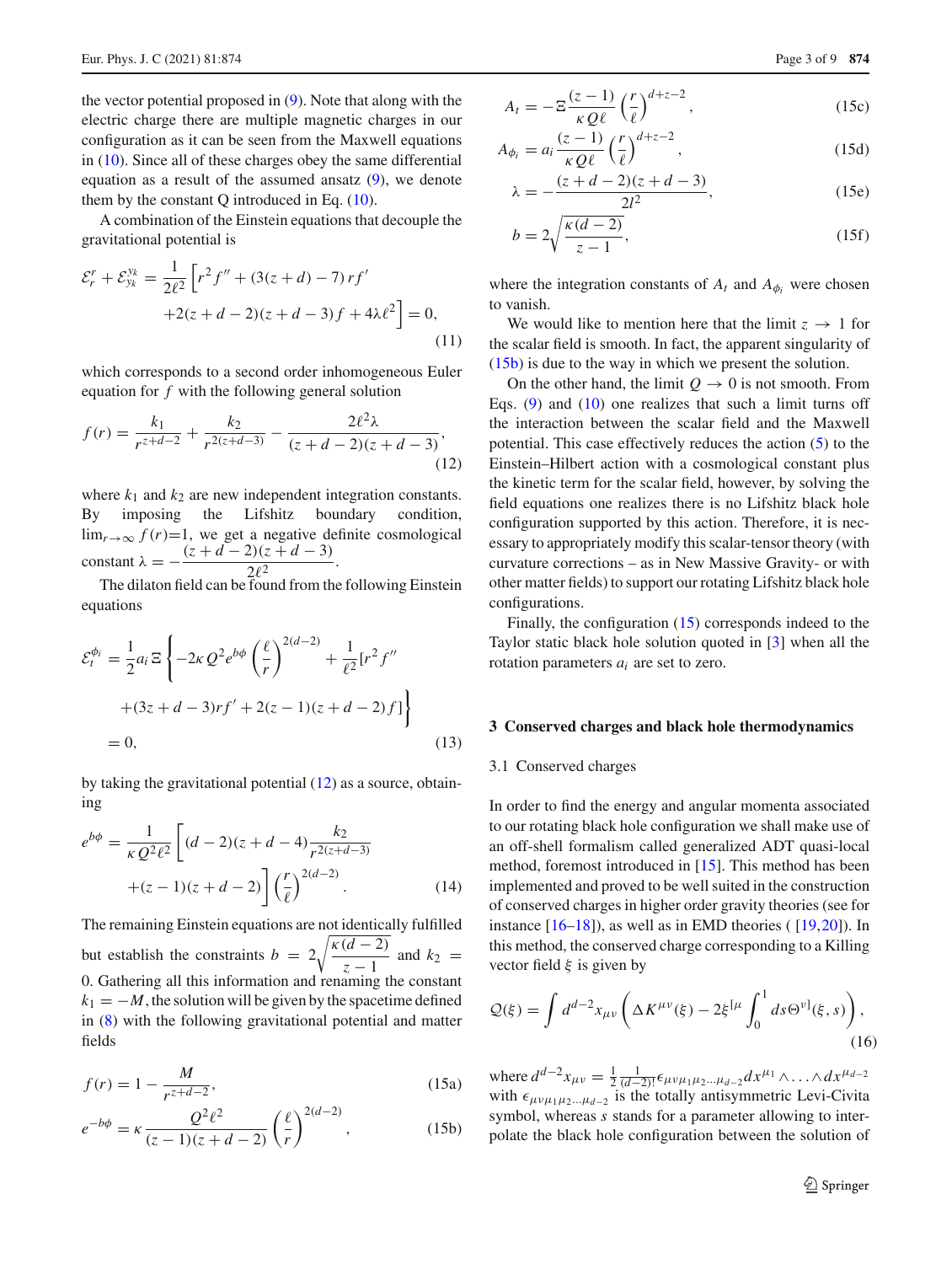interest  $(s = 1)$  and the asymptotic one  $(s = 0)$ . Furthermore,  $\Delta K^{\mu\nu}(\xi) = K_{s=1}^{\mu\nu}(\xi) - K_{s=0}^{\mu\nu}(\xi)$  stands for the total difference of the Noether potentials between the two end points of the path,  $s = 1$  and  $s = 0$ . Finally,  $\Theta^{\nu}$  is the surface term obtained after the variation of the corresponding action.

The Noether potential and the surface terms associated to our model [\(5\)](#page-1-4) are respectively given by

<span id="page-3-0"></span>
$$
K^{\mu\nu}(\xi) = 2\sqrt{-g} \left[ \frac{\nabla^{[\mu}\xi^{\nu]}}{2\kappa} - \frac{1}{2} \frac{\partial \mathcal{L}}{\partial(\partial_{\mu} A_{\nu})} \xi^{\sigma} A_{\sigma} \right], \quad (17)
$$
  

$$
\Theta^{\mu}(\delta g, \delta \phi, \delta A) = 2\sqrt{-g}
$$

$$
\times \left( \frac{g^{\alpha[\mu \nabla^{\beta]} \delta g_{\alpha\beta}}}{2\kappa} + \frac{1}{2} \frac{\partial \mathcal{L}}{\partial(\partial_{\mu} A_{\nu})} \delta A_{\nu} + \frac{1}{2} \frac{\partial \mathcal{L}}{\partial(\partial_{\mu} \phi)} \delta \phi \right).
$$
\n(18)

In order to derive the corresponding mass and angular momenta related to our model [\(5\)](#page-1-4) and black hole configuration [\(8\)](#page-1-3) we shall consider a timelike and a set of rotational Killing vector fields, respectively.

For the case of the mass, the Killing vector takes the form  $\eta^{\mu} = -\partial_t$ . This vector field, together with [\(16\)](#page-2-4), [\(17\)](#page-3-0), and [\(18\)](#page-3-0) eventually gives rise to the following expression for the mass

<span id="page-3-4"></span>
$$
\mathcal{M} = \frac{V_{d-2}}{2\kappa \ell^{z + [d/2]}} \left[ (d-z) \Xi^2 + (z-2) \right] r_H^{z + d - 2},\tag{19}
$$

where *Vd*−<sup>2</sup> represents the volume of the transverse spatial dimensions and the exponent [*x*] denotes the integer part of *x*.

Furthermore, for the computation of the angular momenta we consider a set of rotational Killing vector fields that take the form  $\zeta_i^{\mu} = \partial_{\phi_i}$ , allowing us to find that the angular momentum corresponding to the *i*-th rotation plane can be expressed as

<span id="page-3-5"></span>
$$
\mathcal{J}_i = \frac{a_i \, \Xi(d-z) V_{d-2} r_H^{z+d-2}}{2\kappa \ell^{z+[d/2]}}.
$$
\n(20)

On the basis of this fact we can assure that the black hole field configuration rotates and the *ai* are indeed rotation parameters.

The electromagnetic charge can be computed through a Gaussian integral over a spatial hypersurface  $\Sigma$  at asymptotic infinity [\[21](#page-8-17)]

<span id="page-3-1"></span>
$$
Q_{em} = \int_{\Sigma} d^{D-2}x \sqrt{|\gamma|} n^{\mu} u^{\nu} e^{-b\phi} F_{\mu\nu} = \Xi Q V_{d-2}, \qquad (21)
$$

where  $\gamma$  is the induced metric on  $\Sigma$ , with *u* and *n* its timelike and spacelike normal unit vectors

$$
u = \frac{\sqrt{f(r)} \left(\frac{r}{\ell}\right)^{z+1}}{\sqrt{\left(\frac{r}{\ell}\right)^{2z} f(r) \left(1 - \Xi^2\right) + \left(\frac{r}{\ell}\right)^2 \Xi^2}} dt,
$$

$$
n = \frac{1}{\sqrt{f(r)}} \left(\frac{\ell}{r}\right) dr.
$$
 (22)

The electromagnetic charge is a conserved quantity derived from the formula [\(21\)](#page-3-1) and accounts for both the electric and the magnetic components of the field, which are coupled in the case under study. In fact, one can drop the magnetic part (as well as the rotating sector of the configuration) by setting the rotation parameters to zero, but the electric part is not allowed to vanish because it supports the whole field configuration.

## 3.2 Gravitational thermodynamics

A formal relation between black holes and thermodynamics was systematically presented by Bardeen, Carter and Hawking in [\[22\]](#page-8-18), inspired by early works of Smarr [\[23](#page-8-19)] and Bekenstein. In [\[22](#page-8-18)] it is emphasized that the four laws of black hole mechanics represent an analogy more than a physical reality. The analogy was pushed even further by Bekenstein himself  $[24]$  $[24]$  suggesting that the area of the event horizon and the surface gravity were indeed related to the entropy and the temperature of the black hole, respectively. Hawking further justified part of this statement assuming particle creation near the event horizon [\[25](#page-8-21)] due to quantum mechanical effects over a curved spacetime. Part of such particles tunnels through the event horizon and part of them escape to null infinity producing a black body radiation with Hawking temperature. This temperature is defined in terms of the surface gravity  $\tilde{\kappa}$  by the relation [\[25](#page-8-21)]

$$
T_H \equiv \frac{\tilde{\kappa}}{2\pi},\tag{23}
$$

where the surface gravity can be expressed in terms of the null generator of the event horizon  $\chi^{\mu}$ , according to

$$
\tilde{\kappa}^2 = -\frac{1}{2} \left( \nabla_{\mu} \chi_{\nu} \right) \left( \nabla^{\mu} \chi^{\nu} \right). \tag{24}
$$

For our rotating black hole geometry this corresponds to the Killing vector field

<span id="page-3-2"></span>
$$
\chi^{\mu} = \partial_t + \sum_{i=1}^n \Omega_i \partial_{\phi_i}, \qquad (25)
$$

with  $\Omega_i$  the angular velocity linked to the *i*-th rotation plane that can be obtained by considering the null character of the Killing vector field  $(25)$  at the horizon. By doing this, one can easily find that the *i*-th angular velocity related to the *i*-th rotating axis is given by

<span id="page-3-6"></span>
$$
\Omega_i = \frac{a_i}{\ell^2 \, \Xi},\tag{26}
$$

from which we can express  $\Xi$  in terms of  $\Omega$  as follows

<span id="page-3-3"></span>
$$
\Xi = \frac{1}{\sqrt{1 - \ell^2 \Omega^2}},\tag{27}
$$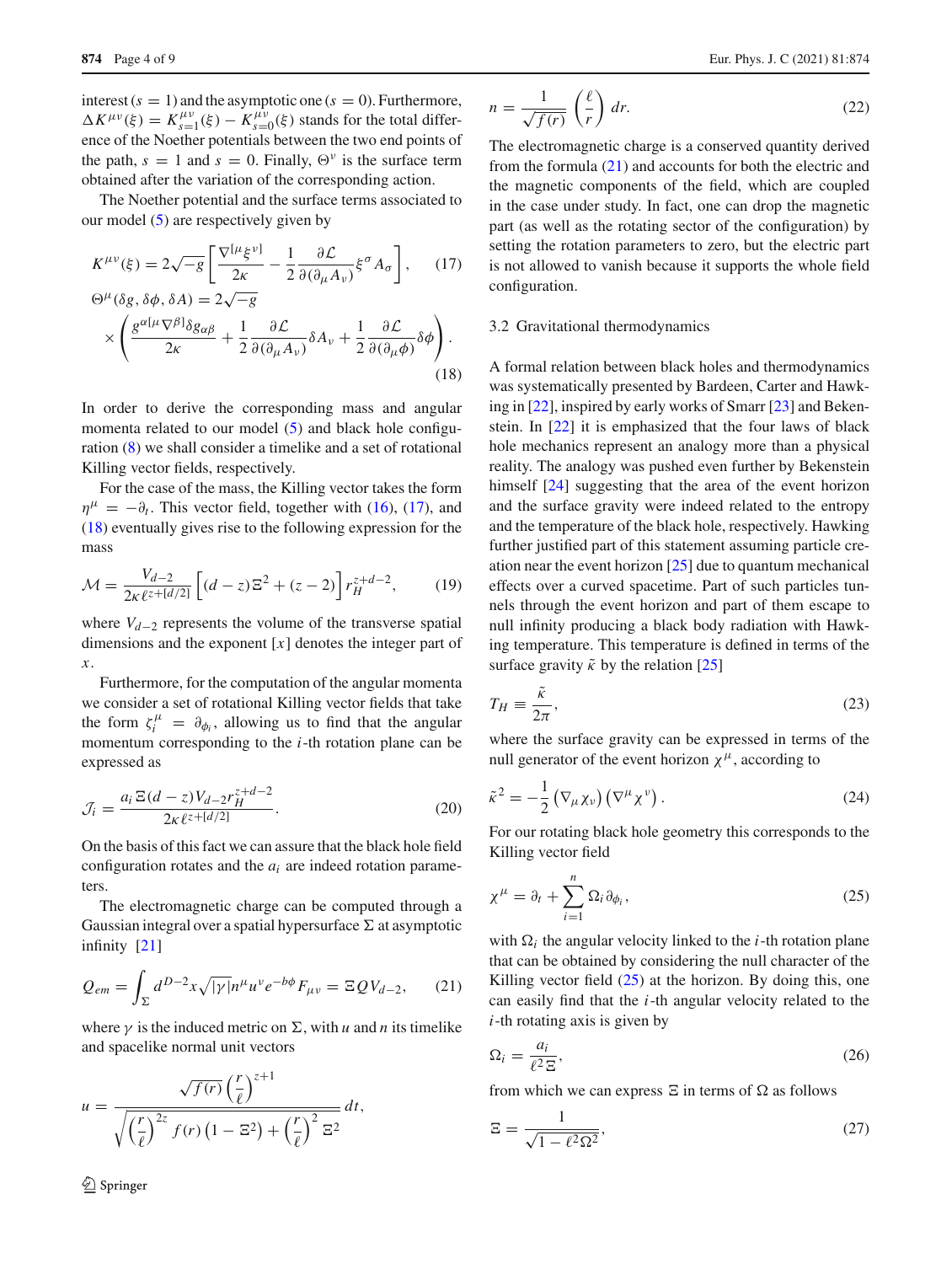subject to the restriction  $\Omega^2 = \sum_i \Omega_i^2 < 1/\ell^2$ .

All relations in black hole Thermodynamics are about geometrical quantities [\[22](#page-8-18)[,25](#page-8-21)[–28\]](#page-8-22). The holographic duality between gravity and condensed matter systems establishes a relation between the black hole Hawking temperature and the temperature of a condensed matter system in a given thermodynamic phase. This motivation allows us to realize that the Hawking temperature associated with the configuration [\(8\)](#page-1-3) reads

<span id="page-4-2"></span>
$$
T_H = T - T_c \equiv \frac{\tilde{\kappa}}{2\pi},\tag{28}
$$

where  $T_c \geq 0$  is certain constant critical value of the temperature, since there is no restriction to map  $T_H \rightarrow T - T_c$ as far as this quantity remains positive for a given thermodynamic phase. This difference allows us to consider processes approaching the critical temperature from above where the critical point is reached at the extremal case  $\ell^2 \Omega^2 = 1$ , evidencing the emergence of a possible phase transition of the condensed matter system at finite temperature (see Eqs. [\(27\)](#page-3-3) and [\(30\)](#page-4-1)). Moreover, this definition allows us to give a consistent physical interpretation of the low temperature limit of the Reissner–Nordström-AdS black hole geometry, avoiding the issue of having a state with finite entropy and zero temperature that contradicts the third law of Thermodynamics [\[12](#page-8-9),[13\]](#page-8-10).

Alternatively, in order to take into account thermodynamic processes approaching the critical temperature from below and reaching a phase transition we can use the following definition

$$
T_H = T_c - T \equiv \frac{\tilde{\kappa}}{2\pi},\tag{29}
$$

where now  $T_c - T$  is a positive definite quantity.

Thus, this definition allows us to compute the Hawking temperature [\(28\)](#page-4-2) associated with the rotating black hole field configuration  $(8)$ :

<span id="page-4-1"></span>
$$
T_H = T - T_c = \frac{1}{4\pi} \frac{(z + d - 2)r_H^z}{\ell^{z+1} \mathbb{E}},\tag{30}
$$

whereas the entropy, giving in terms of the event horizon area *A*, adopts the form

<span id="page-4-3"></span>
$$
S \equiv \frac{\mathcal{A}}{4G_d} = \frac{\Xi V_{d-2}}{4G_d \ell^{[d/2]-1}} r_H^{d-2},\tag{31}
$$

where  $G_d = \kappa/8\pi$  is the *d*-dimensional gravitational constant.

Finally, by making use of the expressions [\(19\)](#page-3-4), [\(20\)](#page-3-5), [\(26\)](#page-3-6),  $(30)$  and  $(31)$ , it is easy to check that the first law of thermodynamics is reasonably satisfied

<span id="page-4-4"></span>
$$
d\mathcal{M} = (T - T_c) dS + \sum_{i=1}^{n} \Omega_i dJ_i + \Phi_{em} dQ_{em}, \qquad (32)
$$

with the electromagnetic potential

$$
\Phi_{em} = -\frac{(z-1)}{\kappa Q \ell^{z + [d/2]}} \frac{r_h^{z+d-2}}{\Xi},\tag{33}
$$

obtained as an appropriate linear combination of  $A_t$  and  $A_{\phi_i}$ at the event horizon. The variations in the first law of black hole Thermodynamics [\(32\)](#page-4-4) are taken with respect to two sets of independent variables, for instance the temperature *T* and the angular velocities  $\Omega_i$ . In fact, the electromagnetic charge contributes to the variations only with respect to the angular velocities.

The Smarr-like formula adopts the following form

<span id="page-4-5"></span>
$$
\mathcal{M} = \left[\frac{d-2+2c(z-1)}{z+d-2}\right](T - T_c) \mathcal{S}
$$

$$
+ \sum_{i=1}^{n} \Omega_i \mathcal{J}_i + c \Phi_{em} Q_{em}, \tag{34}
$$

where *c* is an arbitrary constant. These remarkable relations provide striking evidence that the Thermodynamics of our rotating black hole configuration is physically consistent.

#### <span id="page-4-0"></span>**4 A look for the thermodynamic stability**

Here we explore the thermodynamic stability of the constructed solution from a local and a global perspective. We study local stability by computing the associated specific heats, while the global one is explored using the so-called new thermodynamic geometry (NTG) formalism as appears in [\[29\]](#page-8-23). It is worth mentioning that the NTG formalism corresponds to one of the most recent attempts for describing the thermodynamics of black holes using Riemannian geometry. Although there are several earlier developments [\[30](#page-8-24)– [34](#page-8-25)], this formalism has proved to be the most suitable one since, besides being Legendre invariant, it also solves some of the inconsistencies presented in the aforementioned developments.

Before we proceed, we remark that it is convenient to work in the Gibbs free energy representation since this potential allows us to construct a positive definite metric [\[7](#page-8-6)]. In this sense, the Gibbs free energy can be obtained from a Legendre transformation of the energy [\(34\)](#page-4-5), resulting in

$$
\mathcal{G}(T, \Omega_1, \dots, \Omega_n) = \mathcal{M} - (T - T_c) \mathcal{S} - \sum_{i=1}^n \Omega_i \mathcal{J}_i,
$$
  
= 
$$
-\frac{zV_{d-2}}{2\kappa \ell^{z + [d/2]}} \left[ \frac{4\pi (T - T_c) \ell^{z+1} \Xi}{z + d - 2} \right]^{\frac{z + d - 2}{z}},
$$
(35)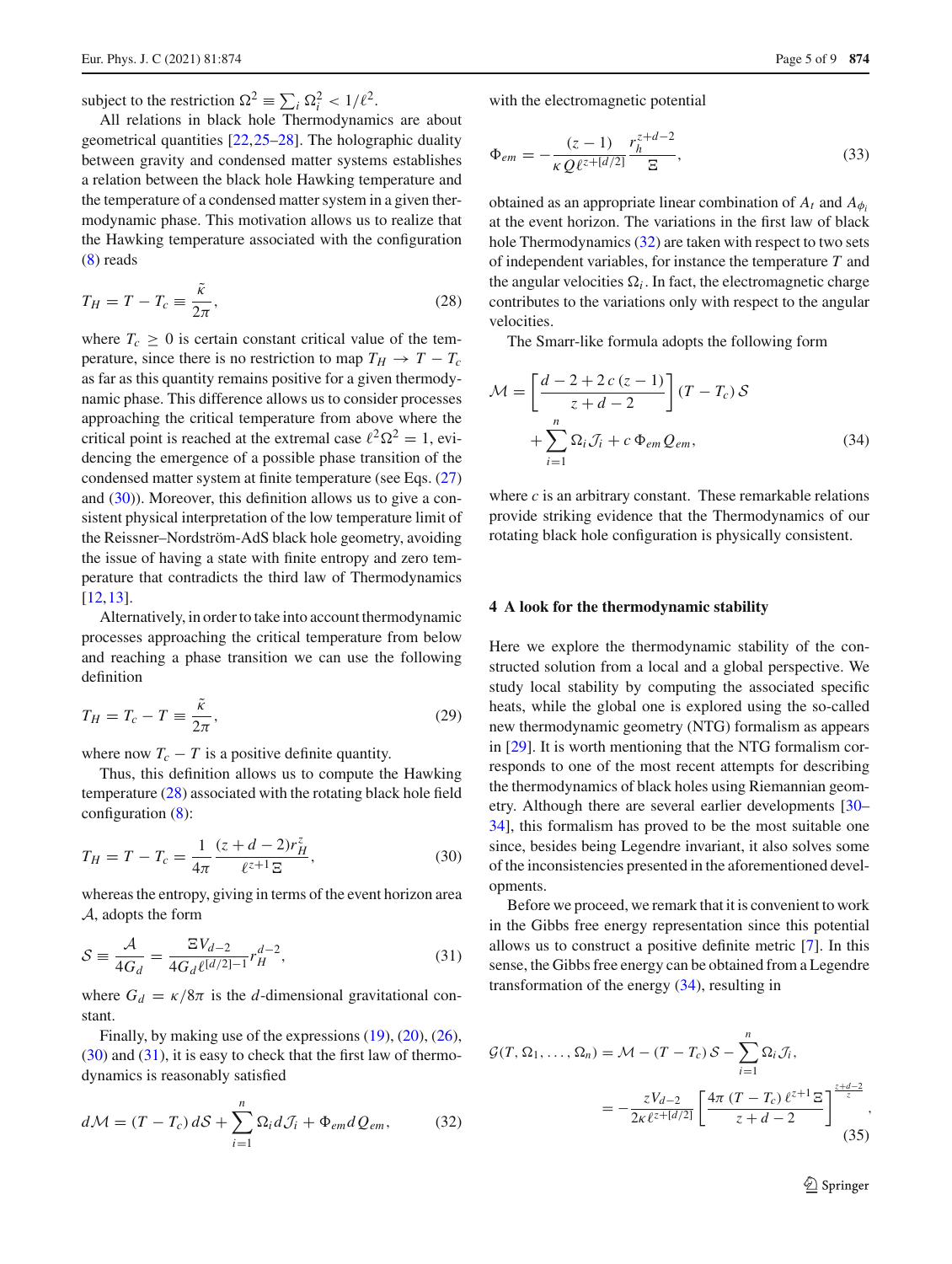in differential form this relation reads

$$
d\mathcal{G}(T, \Omega_1, \dots, \Omega_n) = -\mathcal{S}dT - \sum_{i=1}^n \mathcal{J}_i d\Omega_i + \Phi_{em} dQ_{em},
$$
  
= 
$$
-\mathcal{S}dT - \sum_{i=1}^n \left( \mathcal{J}_i - \Phi_{em} \frac{\partial Q_{em}}{\partial \Omega_i} \right) d\Omega_i,
$$
 (36)

where in the last equality we have taken into account the dependence of the electromagnetic charge on the angular velocities  $(21)$ .

The angular momenta and entropy written in terms of the Gibbs free energy natural variables  $(T, \Omega_1, \ldots, \Omega_n)$ , are given respectively by

$$
\mathcal{J}_i = \frac{\alpha z (d - z)}{z + d - 2} \ell^2 \Omega_i \, \Xi^{\frac{3z + d - 2}{z}} \left( T - T_c \right)^{\frac{z + d - 2}{z}},
$$
\n
$$
\mathcal{S} = \alpha z \, \Xi^{\frac{z + d - 2}{z}} \left( T - T_c \right)^{\frac{d - 2}{z}} \tag{37}
$$

where for simplicity we have defined  $\alpha = \frac{(z+d-2)}{z} \frac{V_{d-2}}{2\kappa \ell^{z+[d/2]}}$  $\int \frac{4\pi \ell^{z+1}}{z}$  $\frac{4\pi \ell^{z+1}}{z+d-2}$  . Additionally, in these expressions we have made use of Eq.  $(27)$ .

As it was previously stated, we shall make use of the specific heats in order to study the local thermodynamic stability and phase transitions of the system. In the  $(T, \Omega_1, \ldots, \Omega_n)$ space of the Gibbs free energy, we define the specific heats of the black hole following [\[35](#page-8-26)] as follows

$$
C_{\Omega_1,\dots,\Omega_n} = (T - T_c) \left( \frac{\partial S}{\partial T} \right)_{\Omega_1,\dots,\Omega_n}
$$
  
=  $(T - T_c) \frac{\{S, \Omega_1, \dots, \Omega_n\}_{T, \Omega_1, \dots, \Omega_n}}{\{T, \Omega_1, \dots, \Omega_n\}_{T, \Omega_1, \dots, \Omega_n}}$   
=  $\alpha(d - 2) \Xi^{\frac{d + z - 2}{z}} (T - T_c)^{\frac{d - 2}{z}},$  (38)

and

$$
C_{\mathcal{J}_1,\dots,\mathcal{J}_n} = (T - T_c) \left( \frac{\partial \mathcal{S}}{\partial T} \right)_{\mathcal{J}_1,\dots,\mathcal{J}_n}
$$
  
=  $(T - T_c) \frac{\{\mathcal{S}, \mathcal{J}_1, \dots, \mathcal{J}_n\}_{T, \Omega_1,\dots, \Omega_n}}{\{T, \mathcal{J}_1, \dots, \mathcal{J}_n\}_{T, \Omega_1,\dots, \Omega_n}}$   
=  $-\frac{\alpha z \left[z\ell^2 \Omega^2 - (d - 2)\right]}{\ell^2 \Omega^2 (d + 2z - 2) + z} \Xi^{\frac{d + z - 2}{z}} (T - T_c)^{\frac{d - 2}{z}}.$  (39)

From these relations we observe that both specific heats are regular everywhere except when  $\Omega^2 = 1/\ell^2$ , where  $\Xi$  is singular, evidencing the emergence of a possible phase transition in the thermodynamic system. This extremal point corresponds to one in which the metric is not well-defined. Moreover, we also identify a change of sign occurring in  $C_{\mathcal{J}_1,\dots,\mathcal{J}_n}$ 

when

-

$$
e^{2}\Omega^{2} = \frac{d-2}{z},
$$
\n(40)

pointing to the existence of a thermodynamic instability.

It is well-known that in order to have local thermodynamic stability in a system, one must require both specific heats to be positive definite. This fact is fulfilled by imposing the condition

$$
\ell^2 \Omega^2 < \frac{d-2}{z}.\tag{41}
$$

On the other hand, we can also consider a weaker stability condition such that  $\ell^2 \Omega^2 < 1$ , implying the black hole being locally stable concerning  $C_{\Omega_1,...,\Omega_n}$ , but allowing the system to suffer a phase transition with respect to  $C_{\mathcal{J}_1,...,\mathcal{J}_n}$  from a stable into an unstable one due to a change of sign.

An alternative way for exploring the stability but now from a global perspective is through the NTG formalism, as we remarked earlier. In this formalism, the thermodynamic metric in the Gibbs free energy representation is defined according to the relation

$$
g_{ab} = -\frac{1}{(T - T_c)} \partial_a \partial_b \mathcal{G}(T, \Omega_i), \qquad (42)
$$

with the indices  $(a, b)$  taking the values  $a, b = T, \Omega_1, \ldots, \Omega_n$ . The explicit form of the metric components read

$$
g_{TT} = \alpha(d-2) \Xi^{\frac{d+z-2}{z}} (T - T_c)^{\frac{d-2z-2}{z}}, \qquad (43a)
$$

$$
g_{T\Omega_j} = \alpha (z + d - 2)\ell^2 \Xi^{\frac{d+3z-2}{z}} (T - T_c)^{\frac{d-z-2}{z}} \Omega_j, \quad (43b)
$$

$$
g_{\Omega_i\Omega_j} = \alpha \ell^2 \left\{ (3z + d - 2)\ell^2 \Omega_i \Omega_j \mathbb{E}^3 + z \delta_{ij} \right\}
$$
  
 
$$
\times \mathbb{E}^{\frac{d+3z-2}{z}} (T - T_c)^{\frac{d-2}{z}}.
$$
 (43c)

In addition we can write the metric in a differential form as follows

$$
ds_G^2 = g_{TT}dT^2 + \sum_{ij} g_{\Omega_i\Omega_j} d\Omega_i d\Omega_j + 2\sum_i g_{T\Omega_i} dT d\Omega_i,
$$
\n(44)

from which we find that the curvature scalar is given by

$$
R_{\mathcal{G}} = -\frac{\left(1 - \ell^2 \Omega^2\right)^{\frac{z+d-2}{2z}} (n-1)}{\alpha z^2 \left[z\ell^2 \Omega^2 - (d-2)\right]^2 (T - T_c)^{\frac{d-2}{z}}} \times \left\{(n-2)z^3 \left[\ell^2 \Omega^2 - 1\right] \ell^2 \Omega^2 + \frac{n(d-2)}{4} \left[\left(z\ell^2 \Omega^2 - 2z - d + 2\right)^2 - 4z^2 \ell^2 \Omega^2\right]\right\}.
$$
\n(45)

From this expression, it is evident that it vanishes when  $d =$  $4 \rightarrow n = 1$  and, for  $d > 4$ , we observe that the scalar is negative definite. Besides, we identify the appearance of two singularities: one takes place when the temperature adopts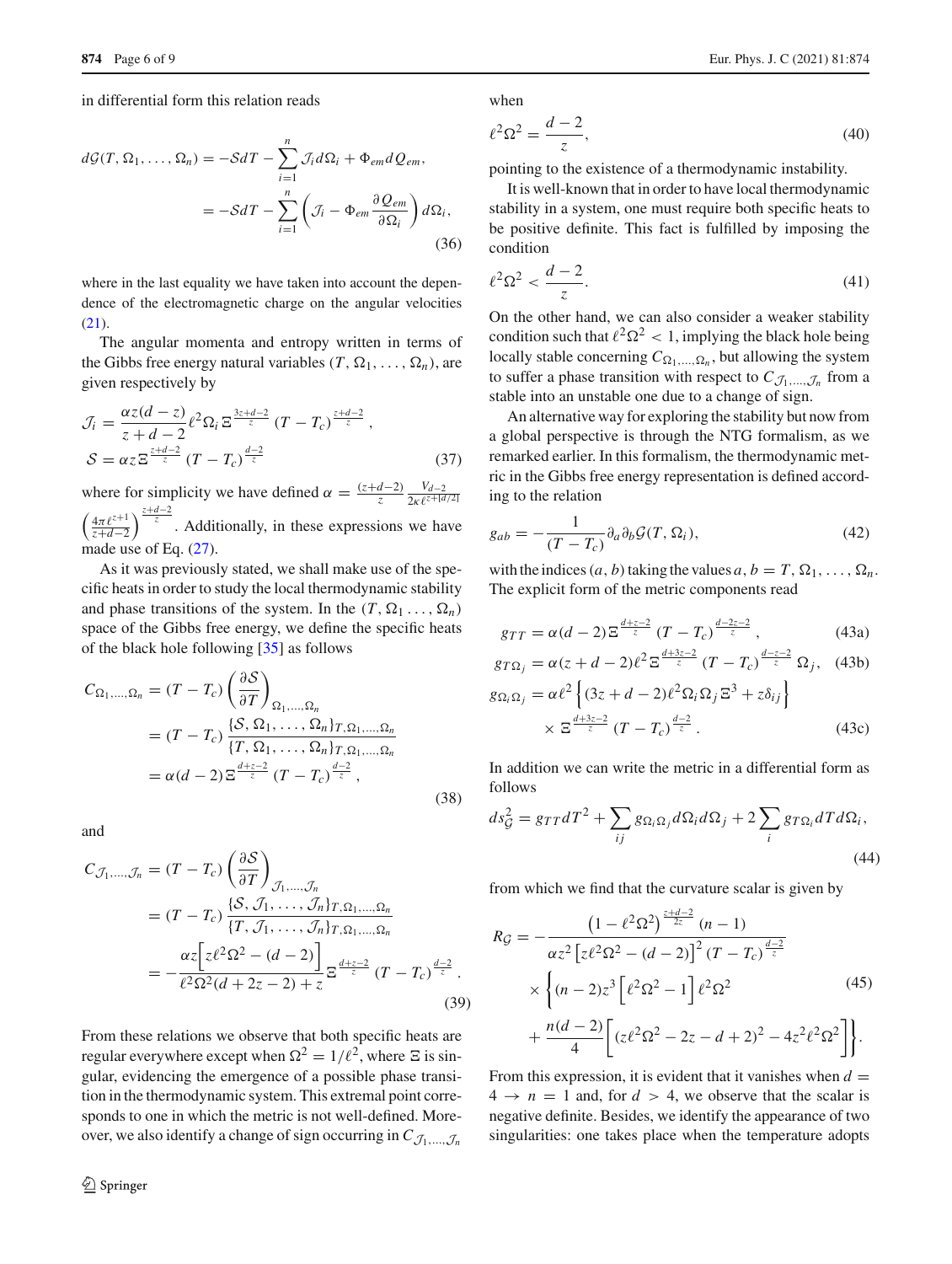some critical value  $T = T_c$  and another one when the angular velocities are restricted by  $\ell^2 \Omega^2 = (d - 2)/z < 1$ . It is interesting to remark that the singularity at  $T = T_c$  does not appear in the Gibbs potential or the specific heats, but it is present in the second derivative of the Gibbs potential and the first derivative of the specific heats, provided  $(d-2)/z < 1$ . Therefore, we can say that a second-order phase transition takes place due to thermal fluctuations.

On the other hand, the singularity at  $\ell^2 \Omega^2 = (d-2)/z < 1$ does not appear in either the Gibbs potential or the specific heats, but it does coincide with the change of sign in  $C_{\mathcal{J}_1,...,\mathcal{J}_n}$ . As we have remarked earlier, a transition from a stable into an unstable black hole occurs at this singularity.

It is interesting to note that the metric singularity at the extremal point  $\ell^2 \Omega^2 = 1$  is not present in the scalar curvature, which vanishes at this point, clarifying that it is in fact a coordinate singularity. On the other hand, the specific heats diverge at this point as mentioned earlier. A similar situation takes place in the thermodynamic system studied in [\[7\]](#page-8-6), where by analyzing the specific heats in the entropic representation one sees that this divergence does not appear, confirming the coordinate nature of the aforementioned singularity in these physical quantities.

Finally, we remark that these results are in perfect accordance with the prescription of thermodynamic geometry, in the sense that singularities of the curvature scalar for the thermodynamic metric coincide with the phase transitions observed in the specific heats [\[36](#page-8-27)].

## <span id="page-6-0"></span>**5 Causal structure**

The anisotropic nature of the metric  $(8)$  makes the spacetime structure more involved with respect to the (A)dS rotating spacetimes [\[14](#page-8-11)]. For example, in this black hole field configuration the *ergosphere* is defined as the region where the norm of the timelike Killing field  $\eta = \partial_t$  becomes positive

$$
\eta^2 = \eta^{\mu} g_{\mu\nu} \eta^{\nu} \equiv g_{tt},
$$
  
\n
$$
= \left[ -\left(\frac{r}{\ell}\right)^{2z} f(r) + \left(\frac{r}{\ell}\right)^2 \right] \Xi^2 - \left(\frac{r}{\ell}\right)^2
$$
  
\n
$$
= -\left(\frac{r}{\ell}\right)^{2z} f(r) + \left(\frac{r}{\ell}\right)^2 \sum_{i=1}^n \left(\frac{a_i}{\ell}\right)^2 > 0.
$$
 (46)

Below the radius of the event horizon  $f(r) < 0$  and the inequality [\(46\)](#page-6-1) is satisfied. However, a change of sign takes place at some point outside the event horizon as it will be exemplified in Fig. [1](#page-6-2) for some parameters election. Hence, there is a region between  $r_H$  and the largest root of  $\eta^2 = 0$ where an observer cannot remain stationary. The spacetime drags the observer even when he is outside the black hole's event horizon.



<span id="page-6-2"></span>**Fig. 1** The metric components  $g_{tt}$  and  $g_{\phi_i \phi_i}$  with parameters  $\ell = 1$ ,  $M = 0.5$ ,  $a_i = 1$ ,  $z = 2$  and  $d = 5$ . The vertical axis signals the event horizon radius  $r_H$ . From the event horizon to the intersection of the *red* curve with the r-axis we have the *ergosphere*. From the intersection of the *blue* curve with the r-axis to infinity we have *closed timelike* curves

Another issue that arises within this metric is related to the rotation Killing fields  $m_i$ . There are *n* independent rotation planes and over each plane there is a rotation Killing vector field  $m_i = \partial_{\phi_i} \equiv m_i^{\mu} \partial_{\mu}, i = 1...n$ , which is cyclic –  $\phi_i \in [0, 2\pi]$ . Their norm reads

<span id="page-6-3"></span>
$$
m_i^2 = m_i^{\mu} g_{\mu\nu} m_i^{\nu} \equiv g_{\phi_i \phi_i},
$$
  
=  $\left[ -\left(\frac{r}{\ell}\right)^{2z} f(r) + \left(\frac{r}{\ell}\right)^2 \right] a_i^2 + r^2,$  (47)

that could be null, spacelike or timelike depending on the function  $f(r)$ . Let us explore where the vector is timelike,  $m_i^2$  < 0. From [\(47\)](#page-6-3), by taking into account that  $a_i \neq 0$ , we obtain

$$
f(r) > \left(\frac{\ell}{r}\right)^{2(z-1)} \frac{\left(a_i^2 + \ell^2\right)}{a_i^2}.
$$
 (48)

<span id="page-6-1"></span>It will be timelike if  $f(r)$  is greater than certain positive number and the limit  $r \to \infty$  implies  $f(r) > 0$ . In the case of our solution  $(15a)$ , the function  $f(r)$  is positive outside the event horizon and we will end up with closed timelike curves accessible from null infinity. This constitutes a pathology of the spacetime.

We have already proved the spinning black hole configuration given by  $(8)$  and  $(15a)$  as a proper solution to the Einstein–Maxwell-Dilaton Theory [\(5\)](#page-1-4) with a well-defined Thermodynamics provided in Sect. [3.](#page-2-0) This solution does not seem to capture this pathological behavior. It would be interesting to explore whether this pathology has any consequence in the dual field theory since so far we are not aware of any restriction of this kind on it.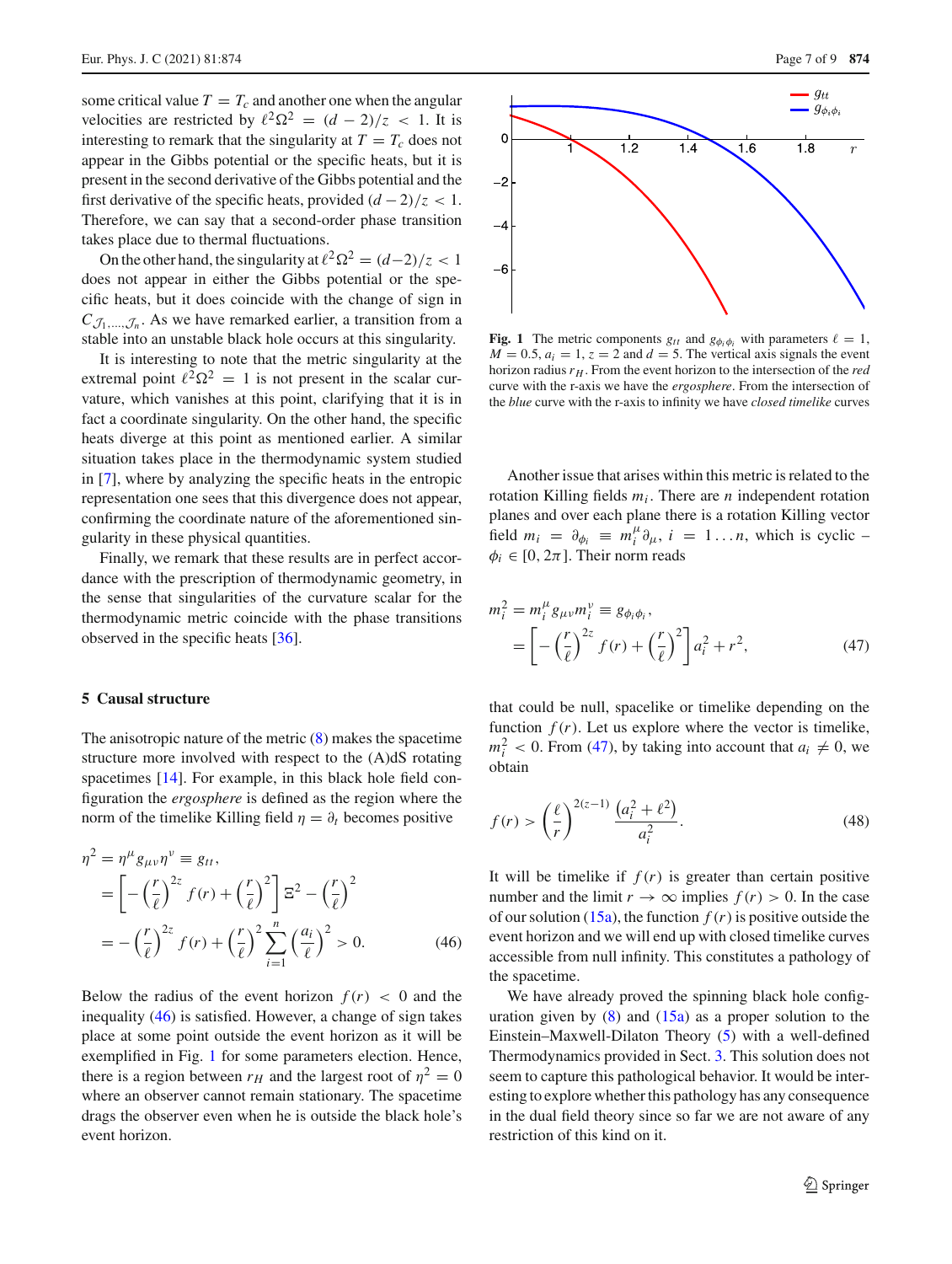#### **6 Curvature invariants**

Here we compute the curvature invariants of our rotating black hole spacetime in order to study its behavior. Thus, we proceed to display the curvature Ricci scalar

$$
R = -\frac{1}{\ell^2} \left\{ 2 \left[ z^2 + (d-2)z + \frac{1}{2} (d^2 - 3d + 2) \right] + \frac{(d-2)(z-1)M}{r^{z+d-2}} \right\},
$$
(49)

the square contraction of the Ricci tensor  $R = R_{\mu\nu} R^{\mu\nu}$ 

$$
\mathcal{R} = \frac{1}{\ell^4} \left\{ 2(z^2 + d - 2) \left[ z^2 + (d - 2)z + \frac{1}{2} (d^2 - 3d + 2) \right] + \frac{2(d - 2)(z - 1)(z^2 + d - 2)}{r^{z + d - 2}} + \frac{(z - 1)^2 (d - 2)^2 M^2}{r^{2(z + d - 2)}} \right\},\tag{50}
$$

as well as the Kretschmann invariant – defined as the square contraction of the Riemann tensor  $K = R^{\mu\nu\alpha\beta} R_{\mu\nu\alpha\beta}$ 

$$
\mathcal{K} = \frac{d-2}{\ell^4} \left\{ [d^3 - 2(z+2)d^2 + (z^2 + 8z + 2)d - 6(2z - 1)] \right\}
$$
  
 
$$
\times \left( \frac{M}{r^{z+d-2}} \right)^2 - 4(z-1) \left[ zd - (z+1)^2 \right] \left( \frac{M}{r^{z+d-2}} \right)
$$
  
 
$$
+ \frac{2d (d+2z^2-3) + 4(z^2-1)^2}{d-2} \right\}.
$$
 (51)

All of these invariants are singular at  $r = 0$  and regular at the black hole horizon,  $f(r_H) = 0$ , for all  $z \ge 1$  and  $d > 2$ . Moreover, these scalars tend to a constant at spatial infinity.

Here some comments are in order regarding the structure of these curvature invariants. Their structure is the same for both static and rotating black holes due to the metric ansatz [\(8\)](#page-1-3) and the flat topology of the event horizon that have been employed to construct our stationary black hole configuration. In fact we have a rotating planar brane, therefore rotation is compatible with its planar symmetry. Precisely the same situation takes place for the famous  $AdS<sub>3</sub> BTZ black$ hole [\[37\]](#page-8-28) as well as for the Lemos black hole [\[38](#page-8-29)] and its multi-dimensional version given by the Awad metric [\[14\]](#page-8-11) (all these black holes are rotating and possess non-trivial angular momenta according to the computation of the corresponding conserved global charges). When computing these curvature invariants, a peculiar mathematical fact arises indicating that they coincide for both static and rotating black holes as it can be straightforwardly appreciated from their expressions: they do not depend on the rotation parameters of the black hole solution or the transverse coordinates of the line-element since the latter are cyclic due to the flat topology they represent (this is in contrast to the spherical or hyperbolic symmetries where these coordinates are not cyclic anymore).

At least for the case of multi-dimensional  $(d > 4)$  rotating black hole spacetimes, either in AdS or Lifshitz backgrounds, which are very similar since both possess negative curvature, one would expect more complex metrics to exist in the sense that the blackening factor entering the line-element can have a functional dependence on the angular momenta of the metric, rendering curvature invariants that explicitly depend on the rotating parameters. This is an interesting issue which is currently under research within our group.

# <span id="page-7-0"></span>**7 Conclusions**

We have presented a rotating black hole exact solution, given by Eqs.  $(8)$  and  $(15a)$ , within the context of Einstein– Maxwell-Dilaton theory. We were able to prove that the configuration rotates with angular momenta given by Eq. [\(20\)](#page-3-5), where the  $a_i$ -constants can be identified as rotation parameters. Once the rotation parameters are set to zero, an asymptotically Lifshitz black hole is recovered. In addition, we implemented the off-shell quasi-local analysis for computing the mass of the black hole configuration [\(19\)](#page-3-4) and compute the entropy [\(31\)](#page-4-3) to verify that the first law of black hole mechanics [\(32\)](#page-4-4) is plausible satisfied. In order to achieve this goal we introduced a generalization of the Hawking temperature notion [\(28\)](#page-4-2), where the critical temperature can attain any positive definite or vanishing value, allowing us to easily identify the emergence of phase transitions at finite temperature and entropy, in accordance with the third law of Thermodynamics and the phenomenology of many quantum matter systems showing superconductivity or superfluidity, for instance. Moreover, a Smarr-like formula for quasihomogeneous functions has been constructed to give the relation [\(34\)](#page-4-5). By making use of the thermodynamic quantities of our spinning black hole configuration we constructed a consistent geometrization on the basis of the Gibbs free energy. We revealed the existence of critical points where phase transitions arise in the specific heats, while singularities emerge in the curvature invariants of the thermodynamic metric. We find a remarkable correspondence between them, in complete concordance with the prescriptions of thermodynamic geometry. We also explored a pathological behavior of the spacetimes defined by  $(8)$  and  $(15a)$ , that is not captured by the Thermodynamics of the constructed metric. It would be interesting to explore whether there is any sensible consequence of this pathology in the dual field theory within the framework of the holographic correspondence. We finally computed and analyzed the structure of the curvature invariants of our rotating black hole configuration.